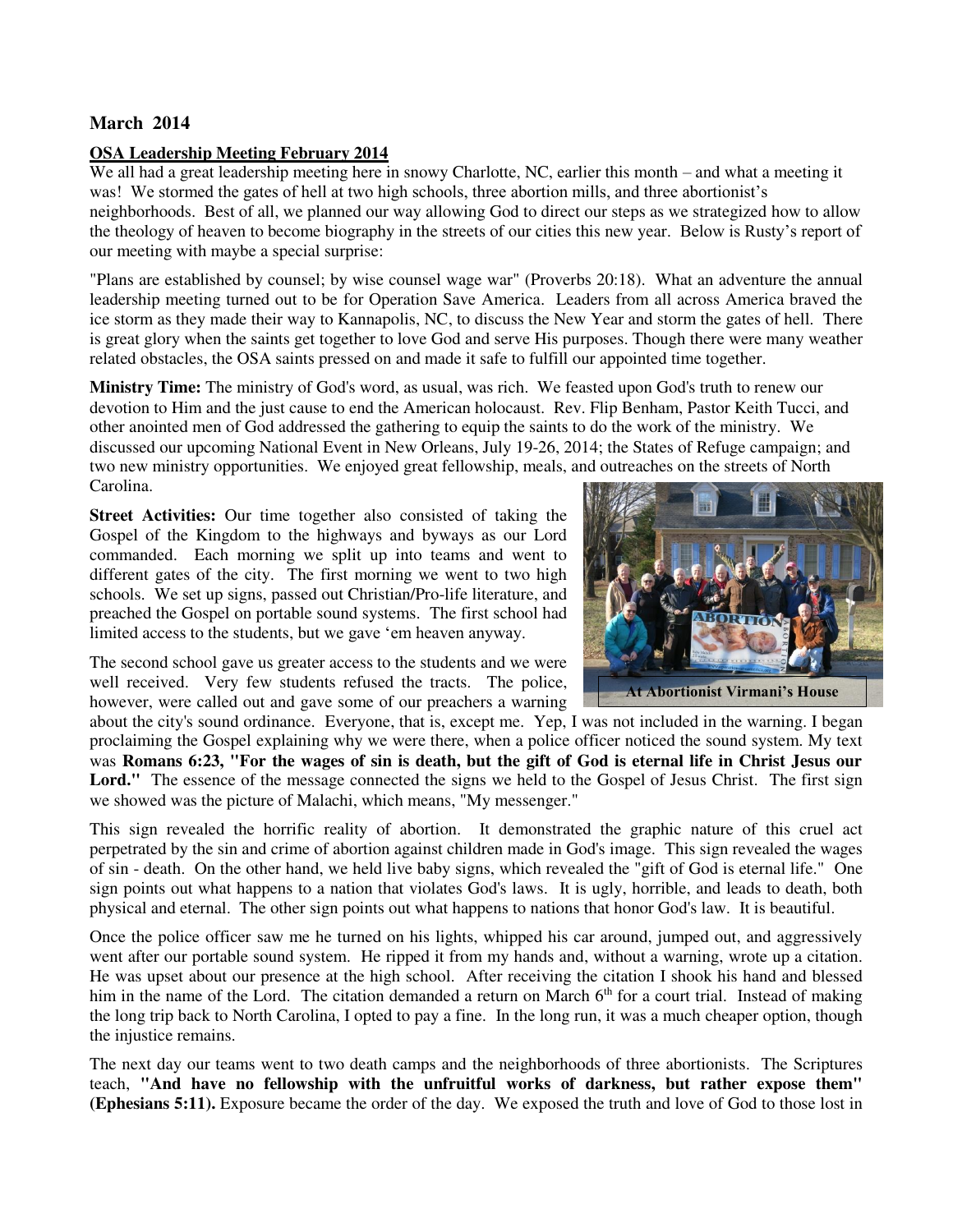sin, darkness, and despair at the death camps. We also exposed the truth about abortionists in their own neighborhoods. The saints came back with many testimonies on how the Lord used our feeble attempts to love our neighbor as ourselves, advance the Kingdom, and expose this grave evil to set the captive free.



There was no small stir on our team, which consisted of Doc Johnston, his precious family, and a new couple who joined us at our leadership meeting. The couple set up signs at the entrance of the neighborhood, while Doc's children passed out flyers in the neighborhood. Doc and I went to the abortionist's home. Unfortunately, he was not at home.

While Doc wrote a note to him calling him to repent and provide a way out through the Gospel to end his sinful activity of child murder, I noticed a couple filming us. After we went back to his home and dropped off the note, we addressed the couple. We explained why we were there and the man responded, "Go back to Virginia from whence you came." We

responded, "How do you know we are from Virginia." Doc told him that he was from Ohio and I was from Texas. From there, we ministered the Gospel to them. As we shared, we both became aware that the man was brandishing a gun. Interestingly, the Gospel proved more powerful than the gun. They ran off telling us that they had called the police. Instantly, we became the church on the run. We packed up everybody and made it back safely to the camp for more meetings. Thanks be to God!

**Bombshell: "Most men will proclaim each his own goodness, But who can find a faithful man" (Proverbs 20:6)?** About a month prior to the leadership meeting, brother Flip called me. We exchanged some small talk for awhile and then Flip got to the main reason for his call. Though I heard what he was saying, it was difficult to comprehend. I had to ask him to repeat what he was communicating to me. Even then, it was hard to accept what he was saying.

In the middle of our time together at our leadership meeting, Brother Flip Benham dropped the bomb he mentioned to me in our conversation previously. Though I knew it was coming, it still took my breath away. Flip announced that after 20 years of service he was stepping aside as national director of Operation Rescue/Operation Save America. The response in the room was similar to mine. Some could hardly believe it, while others choked back the tears. Others suspected this day would come, but still struggled with the reality that Flip was stepping aside to make room for another.

During my conversation with Flip prior to the meeting, he also asked me to take his place as national director of Operation Rescue/Operation Save America. To be honest, the thought never entered my mind. For twenty years, the Lord called me to be a friend to Flip and serve him as assistant director. My only purpose was to stay faithful to the Lord in that capacity.

After he announced this to the leaders, he had me address the gathering. I had not to this point accepted the position, but asked the leaders to join me in prayer and then call me with their counsel. This report is now going out to a greater audience and my request remains. Would you please pray for Flip, OSA, and my family as we seek the Lord's will in this crucial matter.

Our National Event in New Orleans, LA, this July 19-26, 2014, will be the last event where Flip will lead the charge as national director of OSA. I encourage everyone who has been a part of OSA – past or present, to please try and make it to New Orleans this summer. The Bible says we should give honor to those whom honor is due (Romans 13:7). It is proper and fitting that we honor the man of God who has stood so faithfully in the battle for the souls of men, the lives of children, and the future of our nation. See you there in Jesus' Name.

#### **Miracle In Mississippi**

We joined our brother Chet Gallagher on this, his third court appearance, in Jackson, Mississippi, for preaching the Gospel of Christ on a public sidewalk in front of the state of Mississippi's last remaining abortion mill.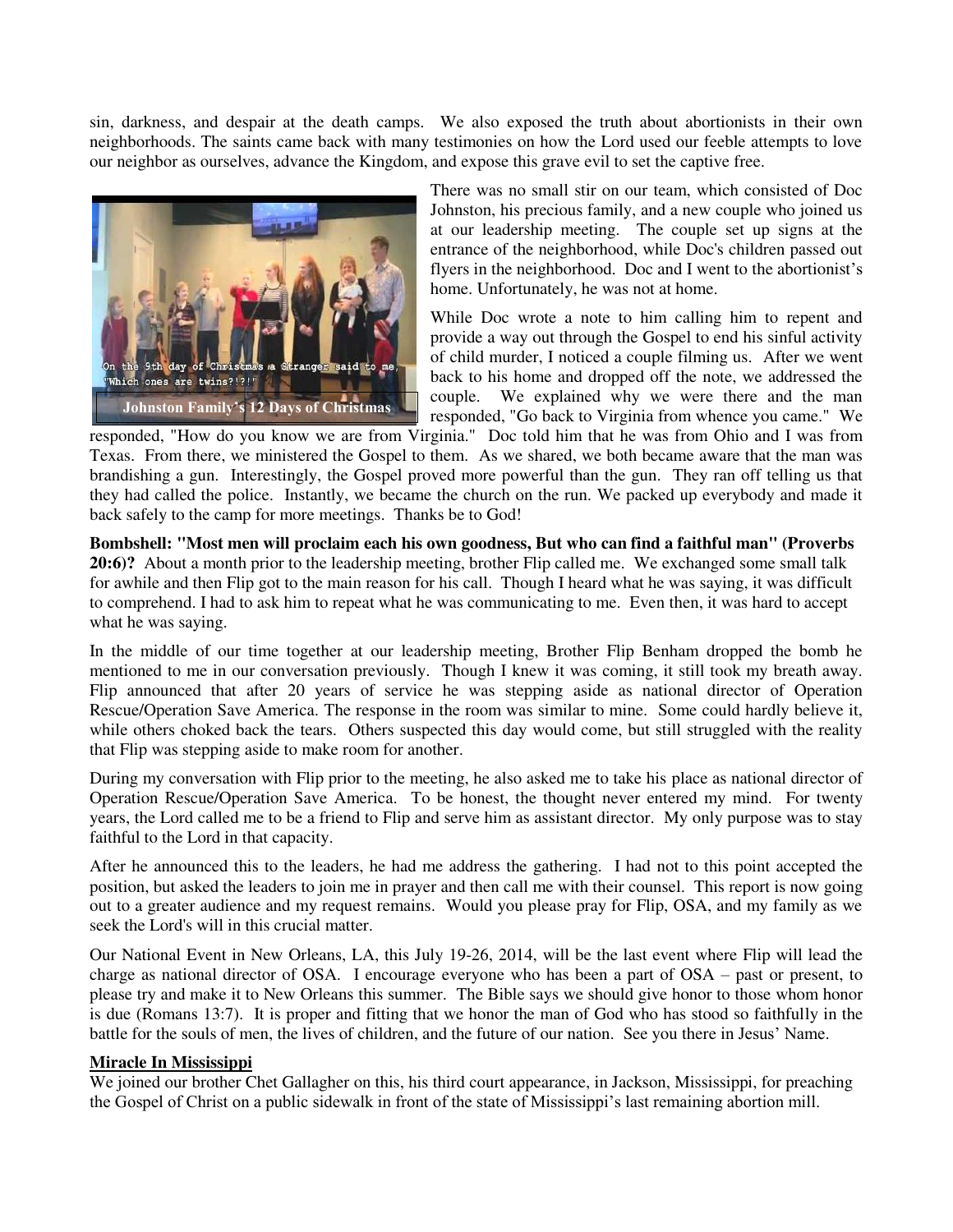Chet, with his fine attorney Steve Thornton, had one charge dismissed and two other charges continued for yet another appearance in Jackson. Chet has had to travel from Las Vegas, Nevada, to Jackson three times already to make these appearances. One more is on the way. But this time he will be tried on July 28, 2014.

Our National Event in New Orleans, July 19-26, 2014, will open the door for several of us to make a short two and a half hour trip from New Orleans to Jackson, MS, and join our brother Chet for his fourth appearance on Monday afternoon, July 28,2014. I'm sure the city of Jackson will be ecstatic when they realize the magnitude of their invitation for us to bring the Gospel of Christ right back to the

gates of hell at *Jackson Women's Health Organization*. This is awesome in Jesus' name.

2/12/2014 - Chet Gallagher calls today's court proceedings a "miracle." Chet, Roy MacMillan and other Mississippi saints were arrested this summer in front of Jackson's Women's Health Abortion clinic in Jackson, Mississippi. Chet was charged with interfering with the business, resisting arrest and a few other trumped up-charges. These arrests are due to the unholy alliance between the Jackson Police Dept. and the killing center. Sadly "protect  $\&$  serve," which is protocol for all police departments, has become "persecute & slander."



After coming back to Jackson in the fall of 2013 for trial the case was postponed until today because the arresting officers did not show-up. Imagine what would have happened if Chet did not appear!! Chet returned to Jackson again for trial and his lawyer Steve was immediately offered a "deal" by the prosecutor who seemed to be beginning to understand how fruitless this case was. After talking to the Mississippi people Chet told his lawyer that he wanted to go to trial.

Upon returning to the court they were told they were being given a "dismiss" on the resisting arrest charge, the most serious of the charges, and a "continued" on the lesser charge. The court also ordered that Chet's bail be returned to him as the serious charge had been dismissed. The "interfering with a business" charge was continued until July 28, 2014. Many of us will be joining Chet on our way home from New Orleans.

The saints continue to have "church" on the streets in front of the last abortion mill in Mississippi and Satan is furious. He cannot win because God has promised that the gates of hell will not prevail against His Church.

# **Christians in Charlotte Seeing Victories – Press Conference on 41st Memorial of** *Roe v. Wade*

Christians battling for the lives of preborn babies at the three abortion mills in the city of Charlotte, gathered at Liberty Square (the corner of Trade and Tryon) Wednesday morning, January 22, 2014, to memorialize the over 57 million children who have been killed by abortion in America since January 22, 1973.

In the time it took for this press conference, one hour, over 200 babies died by abortion in the U.S. – baby boys who will never play baseball or go fishing with their dads and baby girls who will never laugh or dance. Yet the battle is being won for their lives as gentle Christians live out their faith in the streets of our city.

The abortion industry in the city of Charlotte is crumbling under the weight of its own sin. And we simple little Christians are going to be there to push it over the cliff. We are going to continue storming the gates of hell in Jesus' Name until it's over – until God allows us to push this horrible industry into its grave. We will not leave a marker over it to remind us of the horror it has wrought to our city.

- This past year, 356 babies (there actually were many more than this) were saved from abortion.
- Two notorious abortionists, after being exposed by the Gospel of Christ, have retired for good.
- The NC Department of Health is now inspecting (sometimes closing) these filthy mills.
- We have added another sonogram RV, staffed with real nurses, to be at the abortion mills daily.
- The number of days the three abortion mills are operating has been cut in half.
- The number of abortions is down.
- The number of abortionists is down,